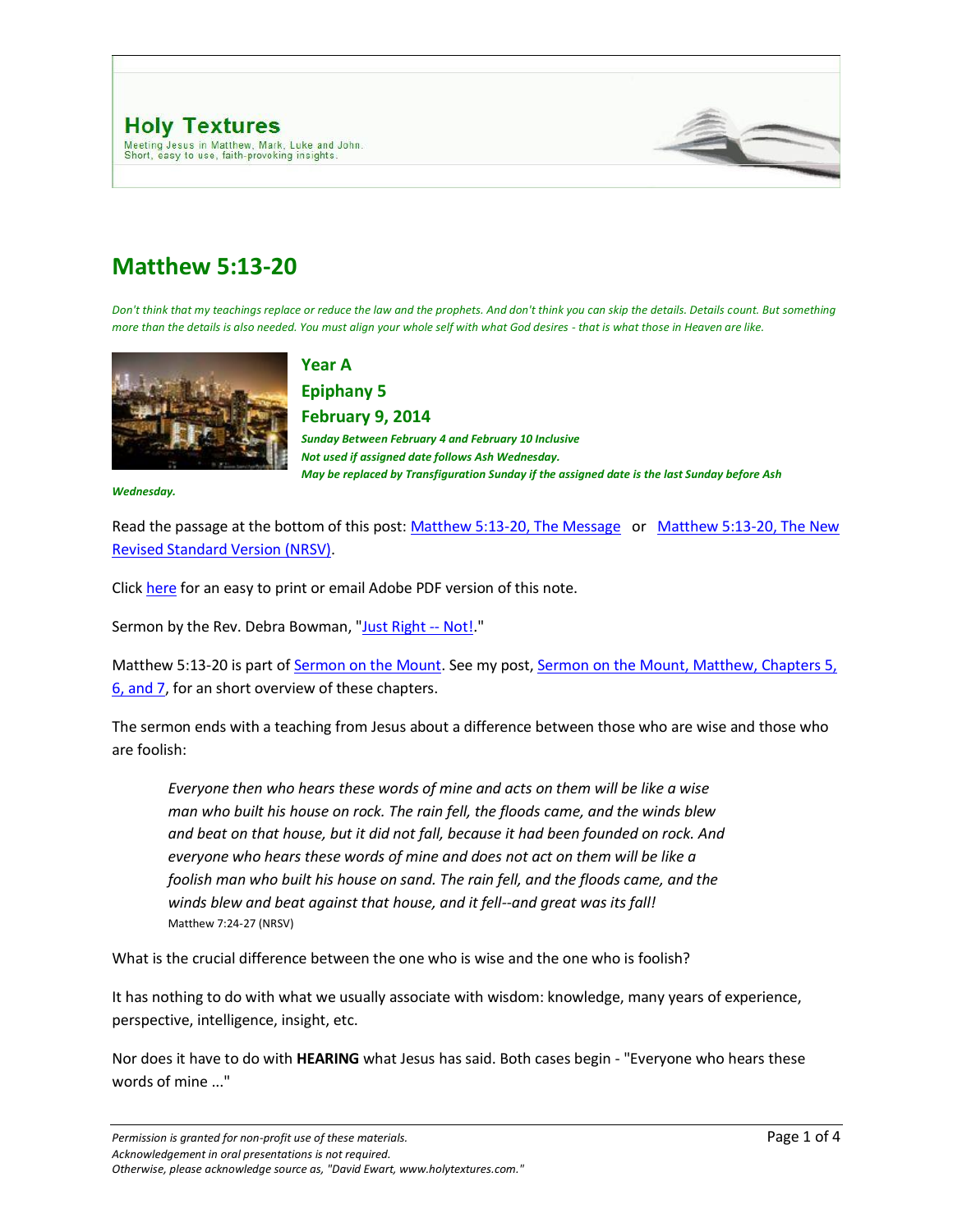



The difference between being either wise or foolish is in **ACTING** or **NOT** acting.

It is not enough for us to hear these words of Jesus; to study them; to be inspired by them; to have hopes / aspirations / dreams based on them. We must **ACT** on them; practice them; live them in our everyday lives.

So whatever passage we read from the Sermon on the Mount, we must hear it with one question in mind:

#### *What must I DO to make this the bedrock of how I live?*

The first thing to notice about this passage is the directness of the language. Like the previous passage, Matthew [5:1-12, The Beatitudes,](http://www.holytextures.com/2011/01/matthew-5-1-12-year-a-epiphany-4-january-28-february-3-sermon.html) Jesus is speaking very directly to the people who are right there in front of him - **YOU,** you right here; you **ARE,** you are right now - you are now, already, with no extra qualifications or conditions to be met:

#### *You are salt; you are light for the world.*

Now stop and remember just who it is that Jesus is talking to. The movers and shakers? The people with power, money, education, good looks? No, no, no, and no.

Jesus is talking to the lowest and the least and telling them that **THEY** are the salt and light for the transformation of the world to reflect God's desires for the world. And since the poor made up about 80% of the population at the time of Jesus, and were the labour that produced all the wealth, seeing themselves as catalysts of production instead of pawns of the powerful would indeed change the world.

I wonder what the world would be like if the people with power, money, education, and good looks also would hear these as words addressed to them? To see themselves as blessed in order to be a blessing?

**Matthew 5:13.** You are the salt of the earth.

Bruce Malina and Richard Rohrbaugh (See footnote below.) provide this helpful background:

*The "earth" is an outdoor earthen oven (see also Job 28:5 and Psalm 12:6) found near the home. ... The earthen oven used dung as fuel. The dung heap was salted, and salt plates were used as a catalyst to make the dung burn. Salt loses its saltiness when the exhausted plates no longer serve to facilitate burning.*

Thus a good interpretation of this verse might be:

*You are the catalyst to get things cooking ...*

**Matthew 5:14-16.** Again, Malina and Rohrbaugh comment: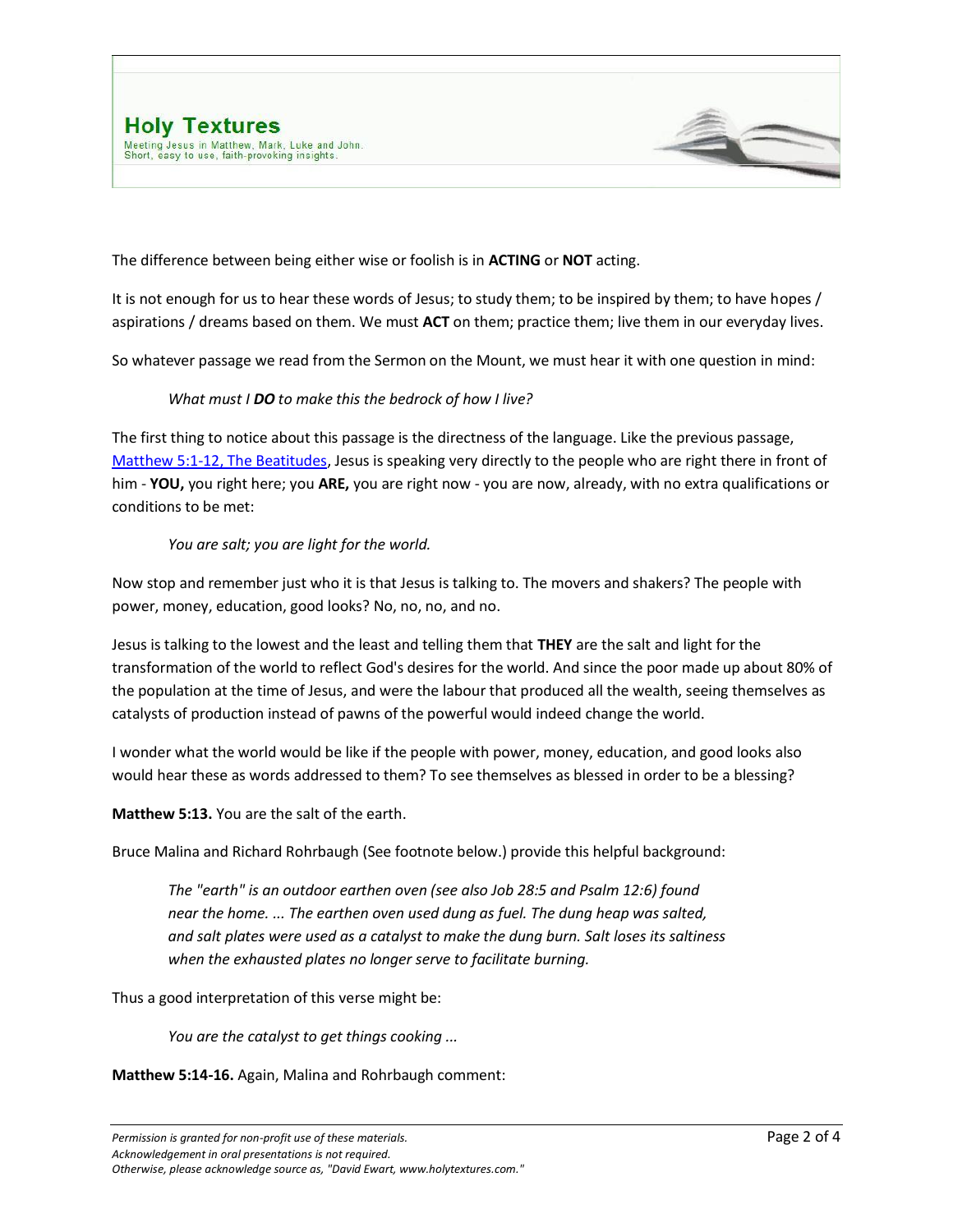

*It is (a peasant's) one-room house that is envisioned in the parable here, since all who enter can see the light stand. The normal way to put out and oil lamp was to put it under a bushel basket so as not to fill the house with smoke and fumes before retiring.*

Thus a good interpretation of these verses might be:

*Set an example. Not to get fame and glory for yourself, but so that others will see God's goodness.*

**Matthew 5:17-20.** "For truly I tell you" means "By my word of honour" - and Jesus can be trusted to be a person of honour, can't he?

When will heaven and earth pass away? Never, according to Ecclesiastes 1:4. And so neither will the law nor the teachings of the prophets.

Thus a good interpretation of these verses might be:

*Don't think that my teachings replace or reduce the law and the prophets. And don't think you can skip the details. Details count. But something more than the details is also needed. You must align your whole self with what God desires - that is what those in Heaven are like.*

Havin[g blessed us](http://www.holytextures.com/2011/01/matthew-5-1-12-year-a-epiphany-4-january-28-february-3-sermon.html) Jesus now tells us who we are and what comes from being blessed:

*Okay. Get ready for what is to come. Here's what's at stake, and here's what is required of you. You are blessed, now go and be a blessing.*

#### David Ewart, [www.holytextures.com](http://www.holytextures.com/)

Historical background information in this post is drawn primarily from Social-Science Commentary on the Synoptic Gospels, see link below, pages 41-42.

[\\* Link to Amazon.com Bibliography for Bruce Malina,](http://www.amazon.com/Bruce-J.-Malina/e/B000APRY4A/ref=ntt_athr_dp_pel_1) Richard Rohrbaugh, et. al., Social Science Commentary on ... The Synoptic Gospels; The Gospel of John; The Book of Acts; The Letters of Paul; The Book of Revelation; and others.

## **Matthew 5:13-20 (NRSV)**

 $13$  "You are the salt of the earth; but if salt has lost its taste, how can its saltiness be restored? It is no longer good for anything, but is thrown out and trampled under foot.